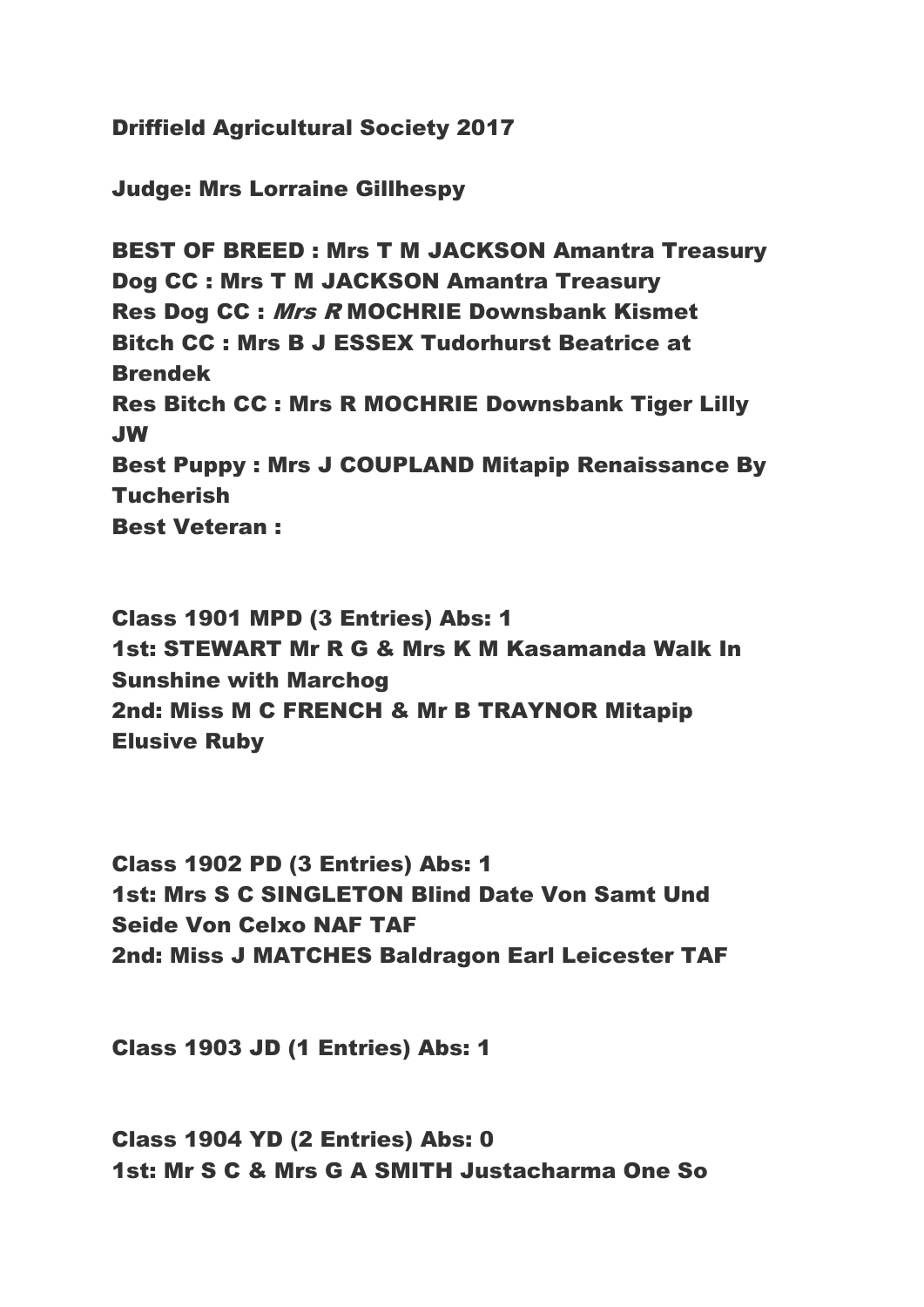**Magic** 2nd: Mr R F & Mrs E A RUSHTON Justacharma He Is So Magic At Tiflin

Class 1905 PGD (9 Entries) Abs: 1 1st: Mrs S C SINGLETON Marchog Mactartan Celxo 2nd: Mrs J COUPLAND Tucherish Guilty Verdict 3rd: Mr R G & Mrs K M STEWART Kasamanda Just A Dream for Marchog Res: Mr P & Mrs J C PORTINGALE Jacrianna King's Ransome VHC: Mr S C & Mrs G A SMITH Justacharma Magic Is **Here** 

Class 1906 LD (8 Entries) Abs: 1 1st: Mrs R MOCHRIE Downsbank Kismet 2nd: Mr D & Mrs D M BAILEY Aldoricka Smokey Robinson 3rd: Mrs S BYERS Lanola Giorgio Armani With Simannie Res: Mr J R GOODWIN Diggle Dandelion JW VHC: Mr R SPROUL & Mr J COBURN Khandro No Regrets

Class 1907 OD (6 Entries) Abs: 0 1st: Mrs T M JACKSON Amantra Treasury 2nd: Mrs B J ESSEX Ch Chacombe Royal Gift to Brendek 3rd: Miss S MADDISON Celxo Charles Dickens Res: Mrs M HUNTER Maynorth Shades Of Heaven At Hooebarton VHC: Mr S C & Mrs G A SMITH Ch Headra's Truly Magic Is Justacharma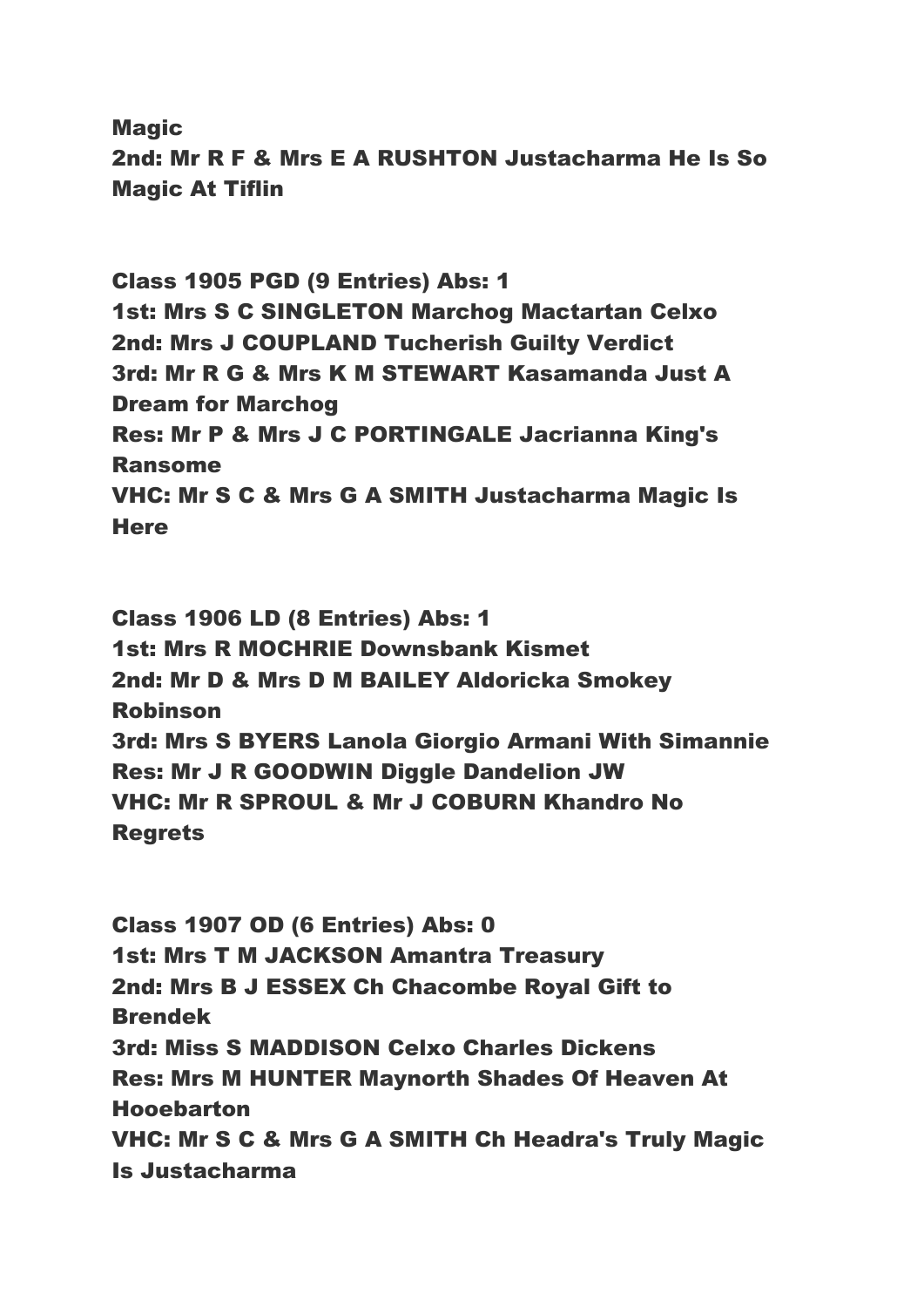Class 1908 GCD (1 Entries) Abs: 0 1st: Miss C MELVILLE Amantra Chorale

Class 1909 MPB (5 Entries) Abs: 0 1st: Mrs J COUPLAND Mitapip Renaissance By **Tucherish** 2nd: Mrs W & Mr R SUTHERLAND Mitapip Raindance 3rd: Mrs M CONSTABLE Mitapip Kallathea

Class 1910 PB (3 Entries) Abs: 1 1st: Mrs C BOWLES-ROBINSON Baldragon Hold That Thought 2nd: Mrs S C SINGLETON Celxo Tartan Stockings

Class 1911 JB (4 Entries) Abs: 2 1st: Mrs C BOWLES-ROBINSON Baldragon Hold That Thought 2nd: Mrs C CHAMPION & Miss V HARVEY Lankcombe Clara Bow

Class 1912 YB (5 Entries) Abs: 1 1st: Mrs T M JACKSON Amantra Truffle 2nd: Mr R F & Mrs E A RUSHTON Justacharma She Is So Magic At Tiflin 3rd: Mrs J COUPLAND Winie Od Dvou Orechu And Tucherish (Imp)